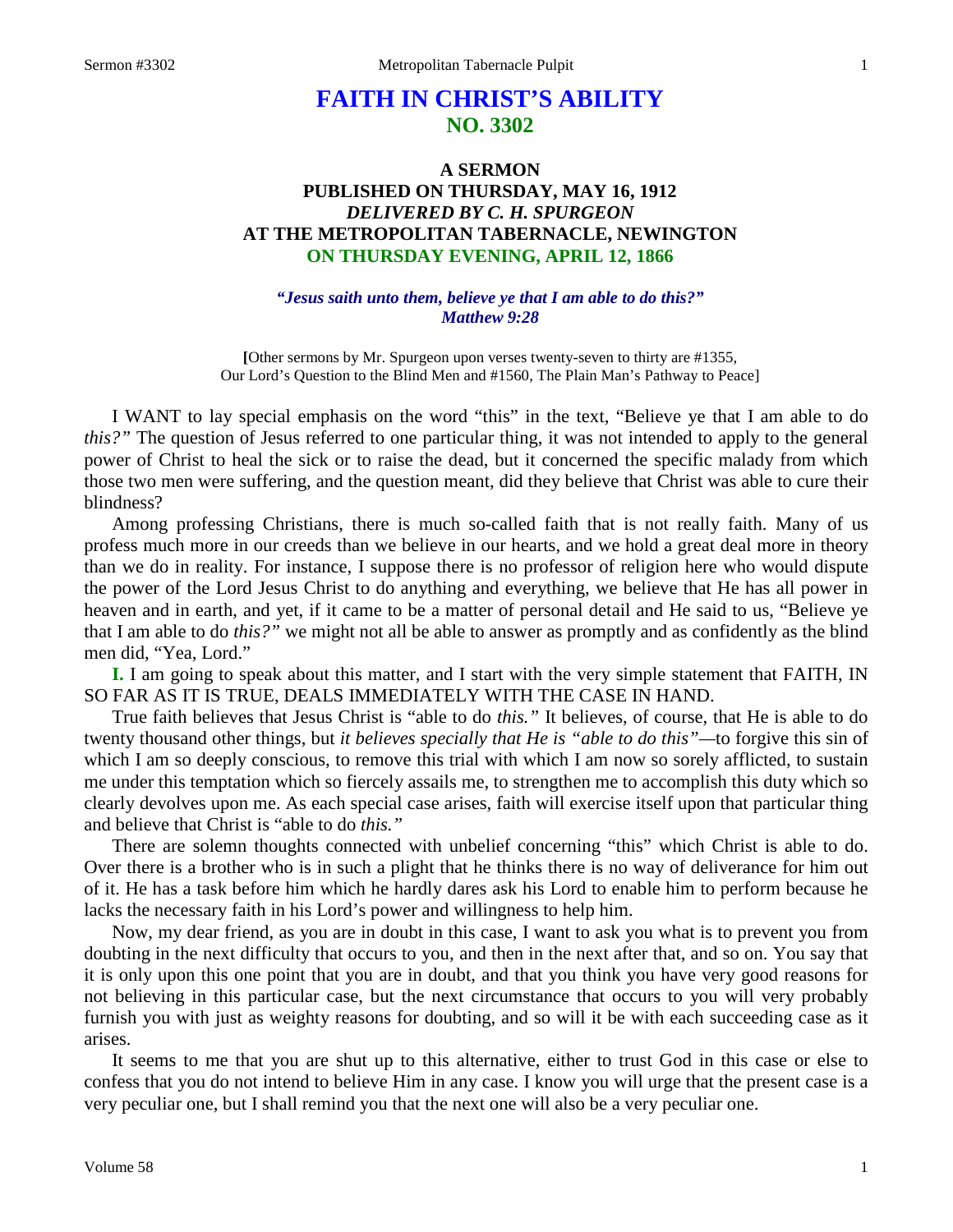I have not lived as long as some of you have, but during the years that I have been able to observe what has been passing around me, I have noticed that every year of my life has been a crisis in the affairs of the nation, at least so the papers have always told us, and so have some good people always told us. I think it is very likely that the present time is a most solemn crisis, and I also think with equally good reason, that this is a most solemn crisis in your history, and that if you do not believe now, you are not likely to believe in the next crisis that comes to you.

The fact is, you must either believe God always or you must never believe Him. If you think Christ is not "able to do *this"—*forgive this sin, remove this trial, overcome this temptation, or strengthen you for this duty—you will probably think the same when the next testing times comes.

Moreover, it seems to me that *if you doubt God concerning any one trial, you give up the whole case*. You would have me believe that your present trial is very peculiar and strange. Well, suppose I admit that it is, yet still, if you do not believe concerning *this,* you have given up the whole case, for what Christ claims is omnipotence, and if there be any one thing that He cannot do, then He is not omnipotent. If there be any one heart too hard for Him to break, if there be any one sin too strong for Him to enable me to abandon it, then He is not omnipotent.

If you look this thought fairly in the face, I think you will scarcely dare to rob your Lord of one of the most glorious of His attributes. You would surely hesitate to put forth that right hand of yours to snatch from His crown one of its most precious gems, no, you would sooner lose your life than commit so traitorous a crime as that, yet you do practically commit it if you do not believe that He is "able to do *this,"* whatever "this" may be, and henceforth you do virtually say that He is not almighty.

Besides, *your doubt concerning God's power sets up a new god*. Do you start in alarm at that statement? It is true, for that which is mightiest in the world is God, but if there be anything which surpasses the power of God, something that is more potent than omnipotence, that something must be god! I only put the matter thus to show you that you are obliged to believe that God can deliver you out of your present desperate plight, or else you must become an idolater, you must feel that your difficulties and trials are greater than God, and therefore you deify them! Of course you do not mean to do that, you feel a cold shiver go through you at the bare thought of such blasphemy, yet you practically do it whenever you doubt that God is "able to do *this,"* whatever "this" may be.

Further, to doubt God's power to do "this," whatever it may be, *is impugning every attribute of the divine character*. I could prove this if I had the time, but I will indicate only one attribute of God, that is, His truthfulness.

Take such a promise as this, "He shall call upon me, and I will answer him: I will be with him in trouble," now, if you doubt God's power to fulfill that promise, you practically impugn His veracity. Can you calmly contemplate such a sin as that would be? Yet it seems to me that you cannot avoid committing that sin unless now, by simple faith, you believe that He is "able to do *this."* But grant that God is omnipotent, once really accept that truth in your heart, and then you will feel that there remains no strait into which you can be brought out of which He cannot deliver you, and that there is no temptation which may assail you from which He cannot preserve you, and that there can be no position of peril in which He cannot protect you, and out of which He cannot bring you unharmed.

May the Holy Spirit graciously reveal to us the unsafe, treacherous, boggy pit that would swallow us up if we doubt that God is "able to do *this,"* and may He enable us to realize that it is safe walking and happy walking when we walk by faith!

**II.** My second statement, which is as simple as the first, is that TRUE FAITH, ESPECIALLY IN THE MATTER OF SALVATION, MUST BE PERSONAL.

If I have any true faith in Christ at all, I must believe that He is "able to do *this,"* that is, that He is able to do for me what He has done for many who are now in glory, and what He is doing for many who are rejoicing in His salvation here on earth. I know that I am addressing many who believe in the Bible, at least you say that you do, and that you believe that Jesus Christ is able to do everything. That is the theory of your faith, yet you do not believe *this,* that Jesus Christ is able now to save you. You have got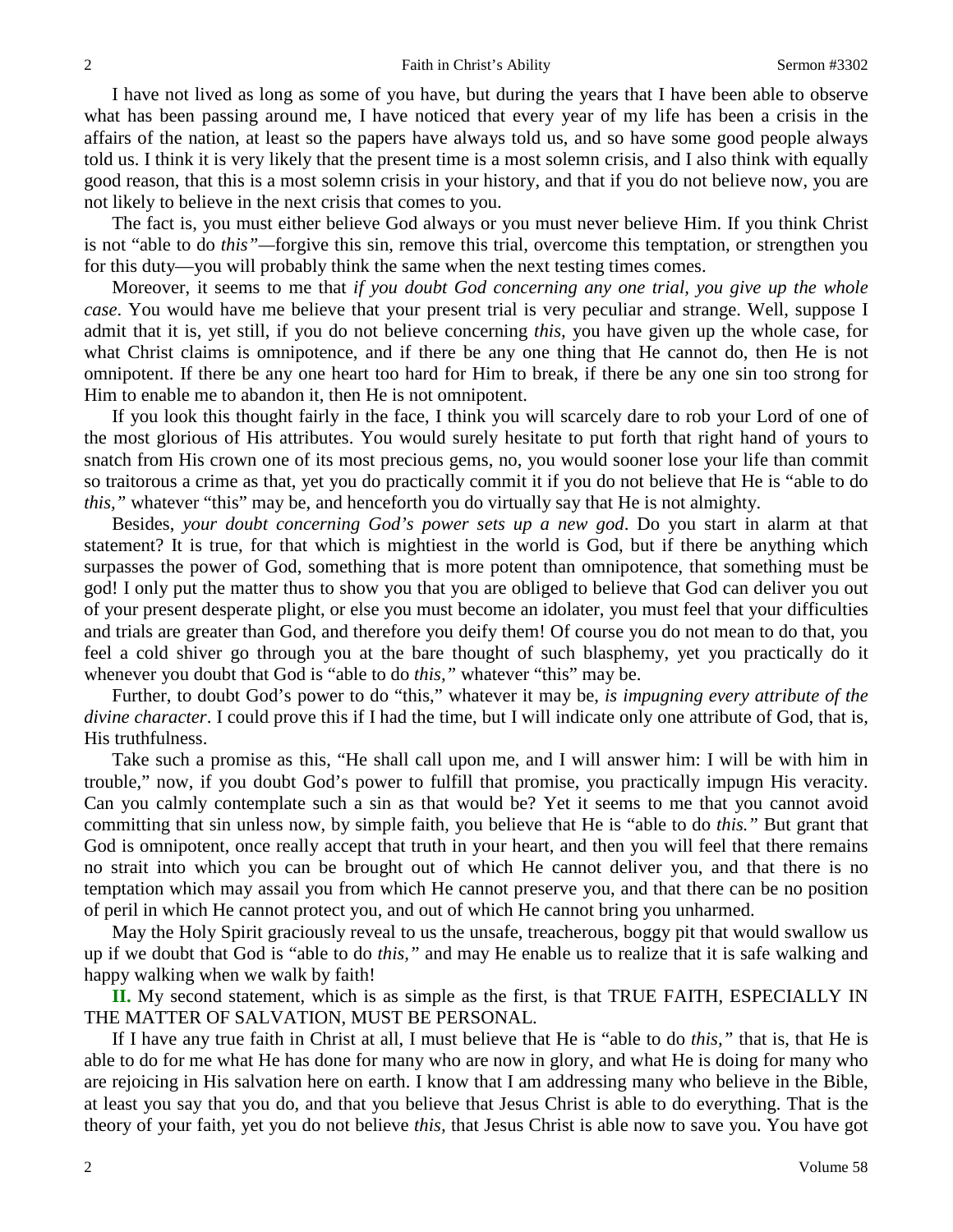an idea in your mind, that for some reason or other, on account of some want of preparation in you, or for some equally foolish reason, the simple act of faith in Christ would not be the means of bringing salvation to your soul. You imagine that your case is not one that is covered by the promise of God, or encompassed by the grace of our Lord Jesus Christ.

If that is what you think, that Christ cannot save you, why do you not doubt whether He can save others? In fact, *why do you not doubt whether He can save any sinner who ever lived?* You tell me that your case is a very peculiar one. I will grant you that, but then the case of the next sinner you meet will also be a peculiar one, he is as honest a man as you are, and he will tell you that there is something very peculiar about his case. I have very seldom talked with any person under conviction of sin who did not think that his case was different from that of anybody else, and very surprised has he been when I have told him that his words just described my own experience when I was under conviction of sin.

If you believe that Christ cannot save you because of some peculiarity in your case, is it not equally reasonable or unreasonable that you should believe that He cannot save another sinner because of some peculiarity in his case? In this way you would soon get to believe that Jesus Christ cannot save at all.

"No," you say, "I shall never believe that." But that is practically what you do believe. You do not believe that Jesus Christ is a potent Savior, you may think that you do, but if the matter were put to the test, and you regarded every other sinner's case as you regard your own, there would be just as good reason to suppose every other case to be hopeless as to conclude that there is no hope of salvation for yourself. If you are strictly reasonable in your belief, you must either believe that Christ can save you or that He can save nobody at all.

Then, as I said before under the previous head, *if you do not believe that Christ can save you, you give up the whole case*. You have probably all of you held, as one of the undisputed articles of the Christian faith, that Christ is omnipotent, but supposing that your case is one in which His blood has no cleansing efficacy, supposing that you are so vile that He cannot and will not receive you, supposing that your heart is so hard that He cannot soften it, then He is not omnipotent. That is as clear as anything can be, for here is a case that has defied and defeated Him.

Oh! tell it not in Gath, publish it not in the streets of Askelon, that there is a man here who professes to believe the Bible, yet he holds that Christ is not omnipotent. "Oh!" you say, "I do not hold that." But you do practically hold it, for if you thought Him to be omnipotent, you must conclude that He is "able to do *this,"* that is, to save you.

More than that, *disbelieving Christ's power to save in your own case is virtually making yourself god*. "Oh, no!" you say in horror at the bare mention of such a thing, "I never did that." Stay a moment and let me prove it to you. You believe that there is something in you which cannot be overcome by divine power, you think that there is something in you which makes it impossible that you can be saved.

Now listen, the most mighty of all forces must belong to Deity, but if there be in you some force of wickedness, some hardness of heart, some obstinate willfulness which you imagine God really cannot overcome, then you are practically making out that the evil in you is more powerful than omnipotence and greater than God!

Is not this very strange, as well as very wicked? You thought you were making yourself out to be very humble, but it turns out that you are very proud, lifting up yourself to the very throne of God, and seeking to usurp His place. This is what you are practically doing when you assume that Christ is not "able to do *this,"* that is, to save you.

My dear friend, look at the enormous guilt in which such unbelief would involve you, and start back from it with the utmost abhorrence, and believe that Christ is mighty to save, yea, that He is almighty to save even you.

I say again, as I said upon the first part of my subject, *this unbelief of yours impugns all the divine attributes*. In believing that Christ cannot save *you,* you are dishonoring the character of God in the person of His well-beloved Son, for you have set a limit to His power although He said that all power in heaven and in earth had been given to Him.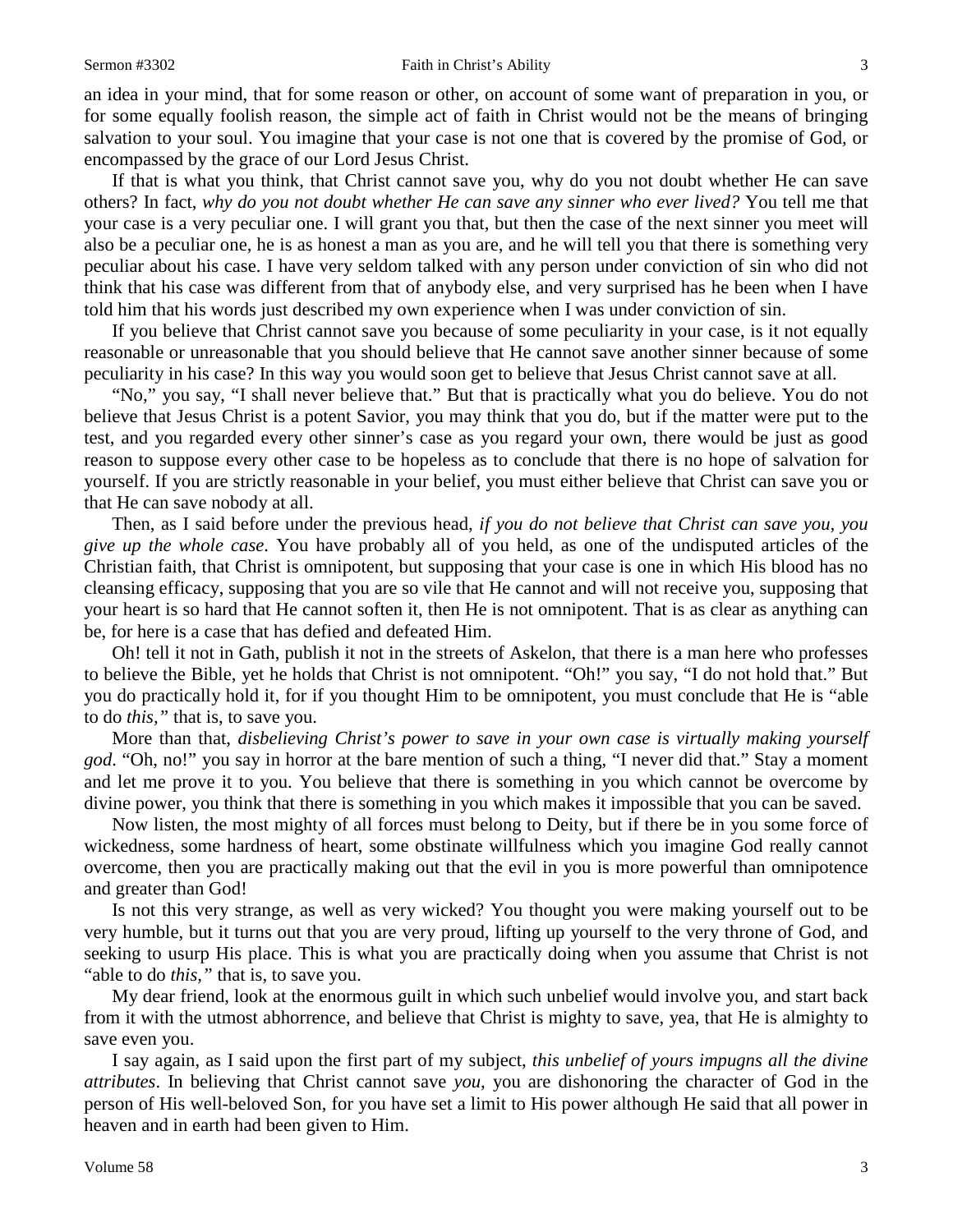When He asks, "Is my arm shortened that it cannot save you?" you answer, "Yes, Lord." When He says, "Is my ear heavy that it cannot hear your cry?" you reply, "Yes, Lord." You may not dare to say it with your lips, but you really mean it in your heart, and that is even worse. You are denying the truth of Christ's promise. He said, "Come unto me, all ye that labour and are heavy laden, and I will give you rest," yet you say, "Lord, I would come to You, but I should never get any rest. I would trust You, but I should never be saved."

You suppose either that Christ has promised more than He can perform, not knowing that He was doing so, which is impugning His omniscience, or that He has deliberately promised more than He knew that He could do, which is impugning His truthfulness and honor. He has commanded that this message should be preached to every creature in all the world, "He that believeth and is baptized shall be saved." He also said that "He that believeth on the Son hath everlasting life." This is His declaration concerning every believing soul, so that if you believe on Him, it is not possible that your case could be beyond the limit of His power to save.

I am not talking now about His willingness to save, if I were, I would speak just as confidently, but just now I am referring to His power. Christ's own question to you, my dear friend, is the same that He put to the blind men, "Believest ye that I am able to do this?"—that is, to save you. Think of the solemn consequences of unbelief, see how shamefully it maligns and slanders the character of Jesus, and then may His gracious Spirit sweetly constrain you to believe that He is "able to do *this,"* and to save even you!

After Christ had cured these blind men, He healed a dumb man who was possessed with a devil, and the multitudes marveled, saying, "It was never so seen in Israel." I wonder if there is one here who thinks himself the biggest sinner in the world, the most hardened, the most hopeless. If so, and he believes in Jesus, Jesus will save him, and then he also will be able to say, "It was never so seen in Israel." I know that when I found peace through believing in Jesus, I thought that it had never been so seen in Israel, and I have met with many others who have felt just the same about their own conversion.

Well, supposing that it was never so seen in Israel, then there are new honors and fresh glories for Immanuel, and there is no reason why it should not be seen here tonight. At any rate, I pray God to show you the inconsistency of professing to believe the Bible, and yet thinking that for some reason or other, or for all the reasons in the world put together, Christ is unable to save you.

**III.** My third statement, which is as simple as the first and second were, is that IN ALL MATTERS AFFECTING THE SOUL, THE VITAL QUESTION IS THAT OF FAITH.

"Believest thou that I am able to do this?" must be the vital question concerning a soul's salvation, personal faith with regard to Christ's power to save must be the main matter. Jesus did not say to these blind men, "Have you a proper sense of your blindness? Are you sufficiently sensible of the deprivation from which you suffer through the loss of your eyesight? Do you feel the degradation of the poverty which compels you to beg? Have you wept, and bemoaned, and groaned, and grieved because you cannot see?"

No such questions as these were put to them by our Lord, but He simply asked them, *"Believe ye that I am able to do this?"* There are various questions that many of you ask yourselves although Christ never puts them to you, His one inquiry is, "Believest thou that I am able to do this?" If you can answer that question satisfactorily, you need not trouble about your own queries.

You will notice too, that *Christ did not ask the blind men whether they loved Him*. He did not say to them, "I am not going to do anything for you unless your hearts are burning with love to Me." Oh, no! it would have been clean contrary to our Savior's nature to say to these men, "Are you really fond of Me? Then I will do what you desire." So, sinner, Christ does not ask you whether you love Him, because He knows that you do not, yet you ask yourself this question again and again, "Do I love the Lord or no? Am I a lover of Jesus? I have heard His people say that they love Him, but do I love Him?"

Now, this is a very proper question for you to ask yourself after you have believed in Jesus, but you must have the root-grace of faith first before you begin to look for its fruits. I hope that you will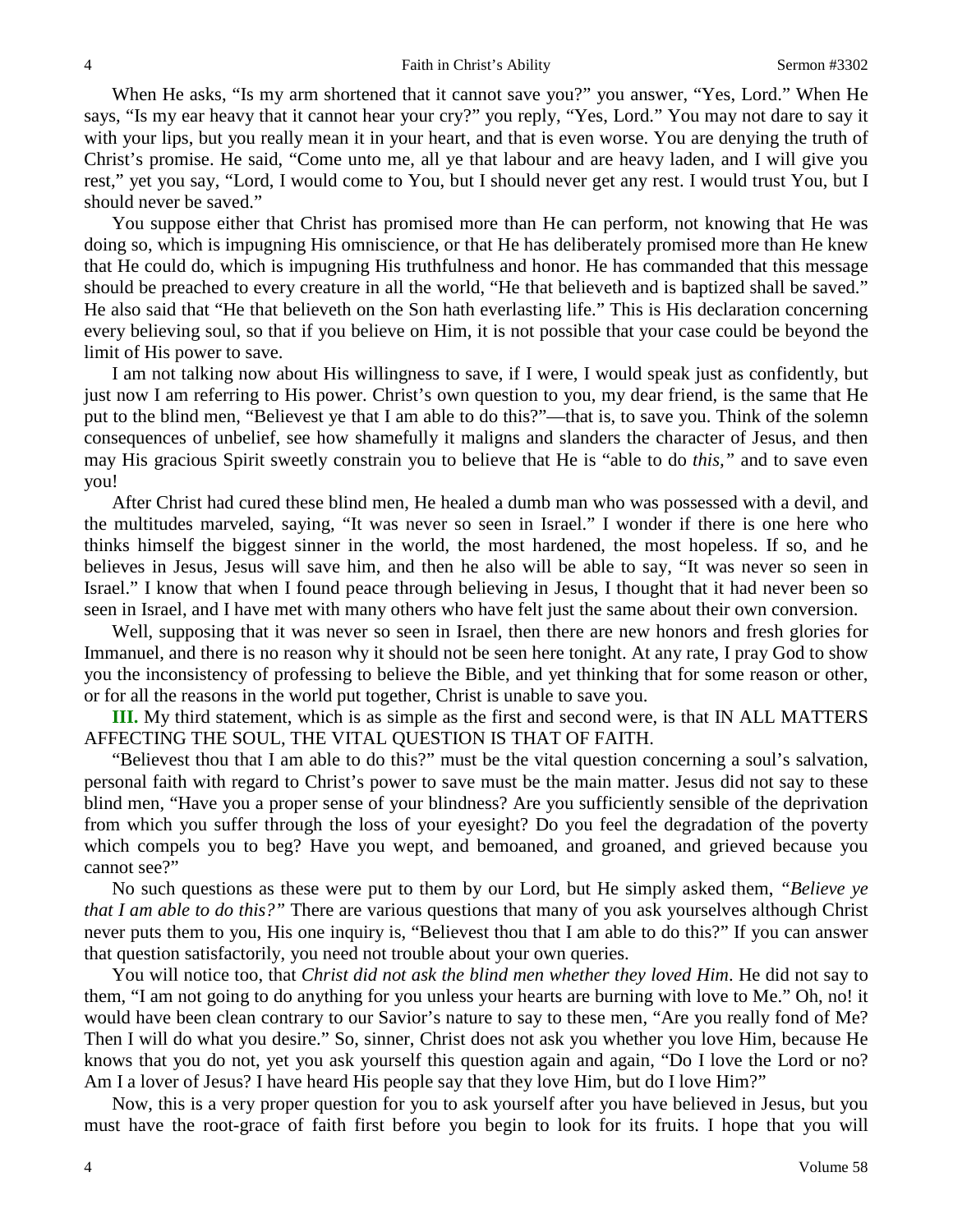afterwards attain to that burning, fervent love that many advanced believers have to Jesus, but this is not the matter that concerns you just now.

The question that Jesus puts to you now is, "Believest thou that I am able to do this? Believest thou that I can take thy sins away, and make thee clean tonight? Believest thou that I can take away thy heart of stone, and give thee a heart of flesh? Believest thou that I can turn thee, a lion, into a lamb? Believest thou that I can give thee the grace of repentance though thou canst not repent without My aid? Dost thou believe that I am able to do all that needs to be done in order to save thee?"

This is the question Christ asks you now. I trust the time will come when He will say to you, "Lovest thou me?" and that then you will be able truthfully to answer, "Lord, thou knowest all things, thou knowest that I love thee."

There was another question which Christ did not put to the blind men, he did not say to them, *"Have you feared whether you would ever have your sight?* Have you been frightened at the thought that you may have to grope about in darkness and poverty all your days? Have you been in such despair that you have almost feared that you would commit suicide unless your blindness could be cured?" No, Christ did not ask any such questions as these, His one inquiry was, "Believe ye that I am able to do this?"

Friends tell us sometimes about the terrors they have experienced before they came to Christ by simple faith, but it would be quite wrong on our part to conclude that such terrors are necessary, I believe that they are never necessary, and that they are seldom useful, it certainly cannot be right to put them in the place of faith in Christ.

Dear friend, I wish that you would answer the Master's question, and leave all other matters alone until He asks you about them. He does not question you concerning your fears and your terrors, the ploughing and harrowing law work of which some brethren are so fond of talking, His first question is, "Believest thou that I am able to do this?" Give Him an answer, and may the Holy Spirit enable you to give the right reply, "Yea, Lord," even as the blind men did when Christ put a similar question to them!

The vital matter is faith in Jesus. "Do you believe on the Son of God?" O sinner, how glad and thankful I should be if I knew that you were saying in your heart, "I do believe that Christ is both able and willing to save me, and I cast myself into His arms now."

If you have really done that, you are saved, and now you know, and feel, and rejoice in His power to save all those who come unto God by Him. Trust in Jesus, for this is the vital sign by which we discern those who are chosen of the Father, regenerated by the Holy Spirit, and redeemed by the precious blood of Jesus. If you truly believe in Jesus, you are born of God, you need not fear that you shall ever perish, but you may even now rejoice with joy unspeakable and full of glory.

**IV.** I close with this fourth observation, that THIS QUESTION IS ONE WHICH WE MIGHT NATURALLY HAVE CONCLUDED THAT JESUS WOULD ASK.

It was a vitally important question, and it was by no means an unreasonable one. *If the blind men had not believed that Jesus was "able to do this," they would not have asked Him to have mercy upon them*. It would have been an impertinence on their part, or something worse than that, if they had pleaded for mercy, and yet had not believed that He was able to grant it to them. I should not feel pleased if a blind man came to me and said, "Will you be so good as to open my eyes?" I should feel morally certain that he was mocking me, for he would know as well as I do that I have not the power to give sight to the blind.

Now, dear friends, some of you have been praying to the Lord to have mercy upon you, so you see that you have committed yourselves just as these blind men had. You have not told anybody about it, possibly it was behind the hedge, or up in the hayloft, or in that little bedroom of yours where no one but God could see you. Well then, how did you dare to pray thus if you did not believe that the Lord could do for you what you asked of Him? You did not mean to insult Him, did you? I think the very fact of your praying drives you to the conclusion that you do believe that He is "able to do this." If you do not, you must not pray any more.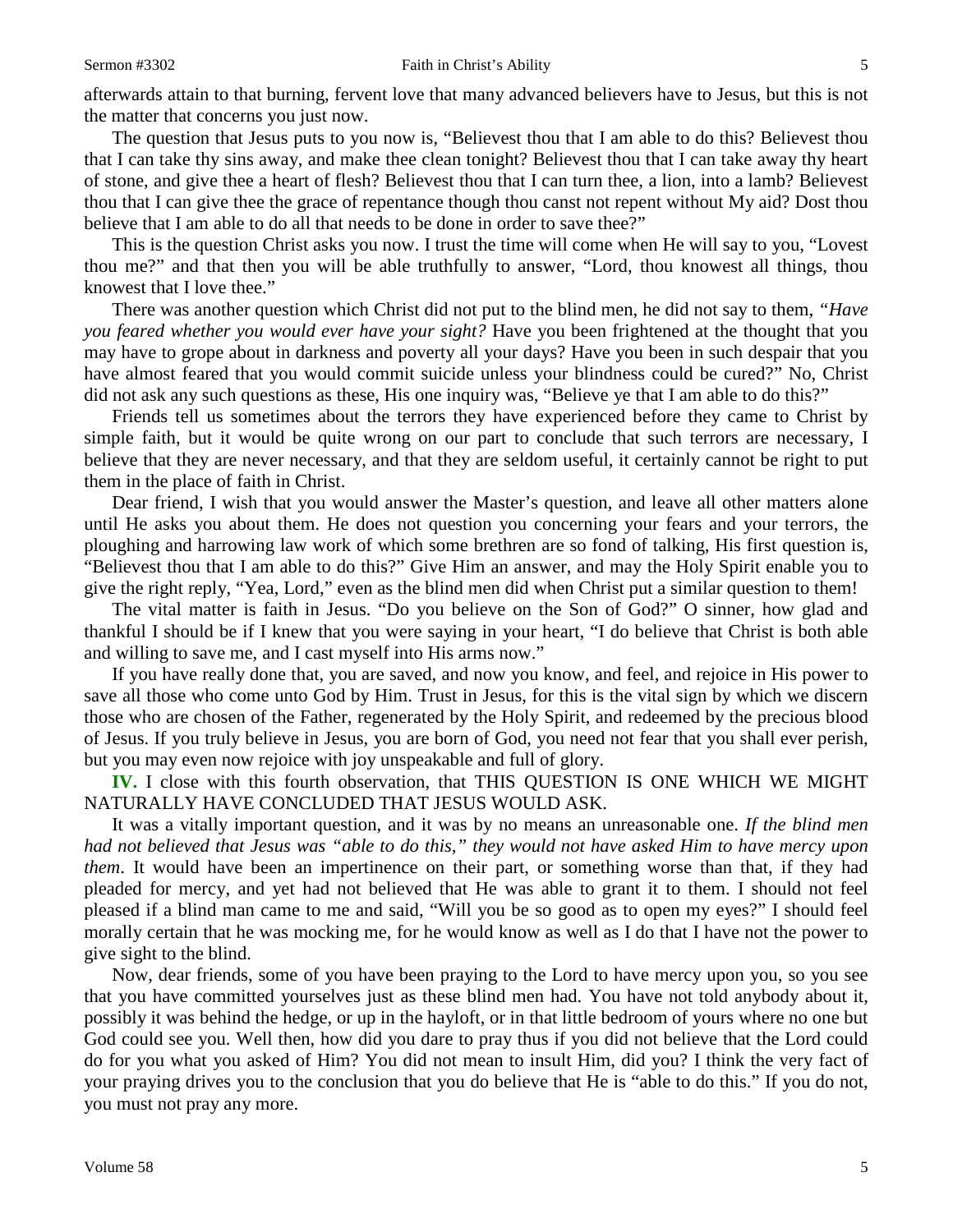"Oh!" you say, "I cannot help praying." I am glad you cannot, and I hope you never will cease praying, but if you go on praying, yet do not believe in Christ's power to save you, it is very much like a mockery of the Savior, for how can you pray with any sort of justification unless you can truly say, "O Lord, I do believe that Thou art able to save, and able to save even me"? I do not know whether the blind men at first fully believed in the deity of Jesus, but I assume that all of us hold that He is "very God of very God."

I hope none of you have been led astray by the false doctrine that Christ is a mere man. You believe that He is the Son of God, so what is more reasonable than that He should say to you, "Believe ye that I am able to do this?" You must give up your belief that He is divine or else you must believe that He is able to do *this,* that is, to save you. I have already shown you that omnipotence is essential to deity, so if you doubt that Christ is omnipotent, I do not see how you can believe that He is the Son of God, but inasmuch as you say that you do believe that He is the Son of God, and I have no reason to question your veracity, how can it be a question with you whether He is able to save you?

Besides, you know that *Christ has saved a great many other people,* and this should encourage you to believe that He can save you. The blind men had probably heard of His miracles of mercy, and so were stimulated to cry to Him on their own account. You have seen the change that Christ has wrought in some of your relatives or friends, and this being the case, Christ certainly has the right to expect that you should believe that what He was able to do for them He is also able to do for you.

Your case is not by any means as peculiar as you imagine, it can easily be matched by others where Christ's power to save has been abundantly proved. If you are a drunkard, we can produce drunkards who have been saved by Christ. If you are a swearer, we can show you swearers who have been saved by Christ. If you are a harlot, we can bring harlots who have been washed in the precious blood of Jesus, and who are now living chaste and holy lives. If, on the other hand, you have led an outwardly moral life, and cannot feel the deep conviction of sin that others have experienced, if you say, with Cowper—

> *"I hear, but seem to hear in vain, Insensible as steel; If aught is felt, 'tis only pain To find I cannot feel;"—*

we can find plenty of cases to match yours. Suppose you have a bad leg and you go to a doctor and say to him, "Doctor, you see what is the matter with my leg, but I don't believe you can cure it." He would certainly not feel flattered by your doubt concerning his skill, yet he might say to you, "Well, it so happens that I have had many cases exactly like yours, and in every instance the remedies I have prescribed have been the means of producing a complete cure."

If, after that, you still persist in saying that you do not believe the doctor can cure you, he would be fully justified in saying to you, "Then I think your unbelief is very unreasonable. Here in my book I have the record of many cases almost identical with yours, and as I was able to cure them, I have no doubt that I can cure you if you will only commit yourself to my hands, and do as I tell you."

In a similar manner, I venture to say that there is not a case in this house, there is not a case in the whole world to which there has not been a very close parallel in which the power of Christ has already been displayed, and therefore He has the right to ask every unsaved soul, "Believest thou that I am able to do this for thee?"

My dear hearer, I can most confidently assure you that He is "able to do this." I know the ways of unbelief, for I have trodden them, but oh! happy, happy, happy day when I understood my Savior's grace and power at least in some degree, when I saw that, although I was a sinner, He came to save sinners; and although I was black, His precious blood was able to wash me whiter than snow; and although I was naked, His righteousness supplied me with a robe in which I might even dare to appear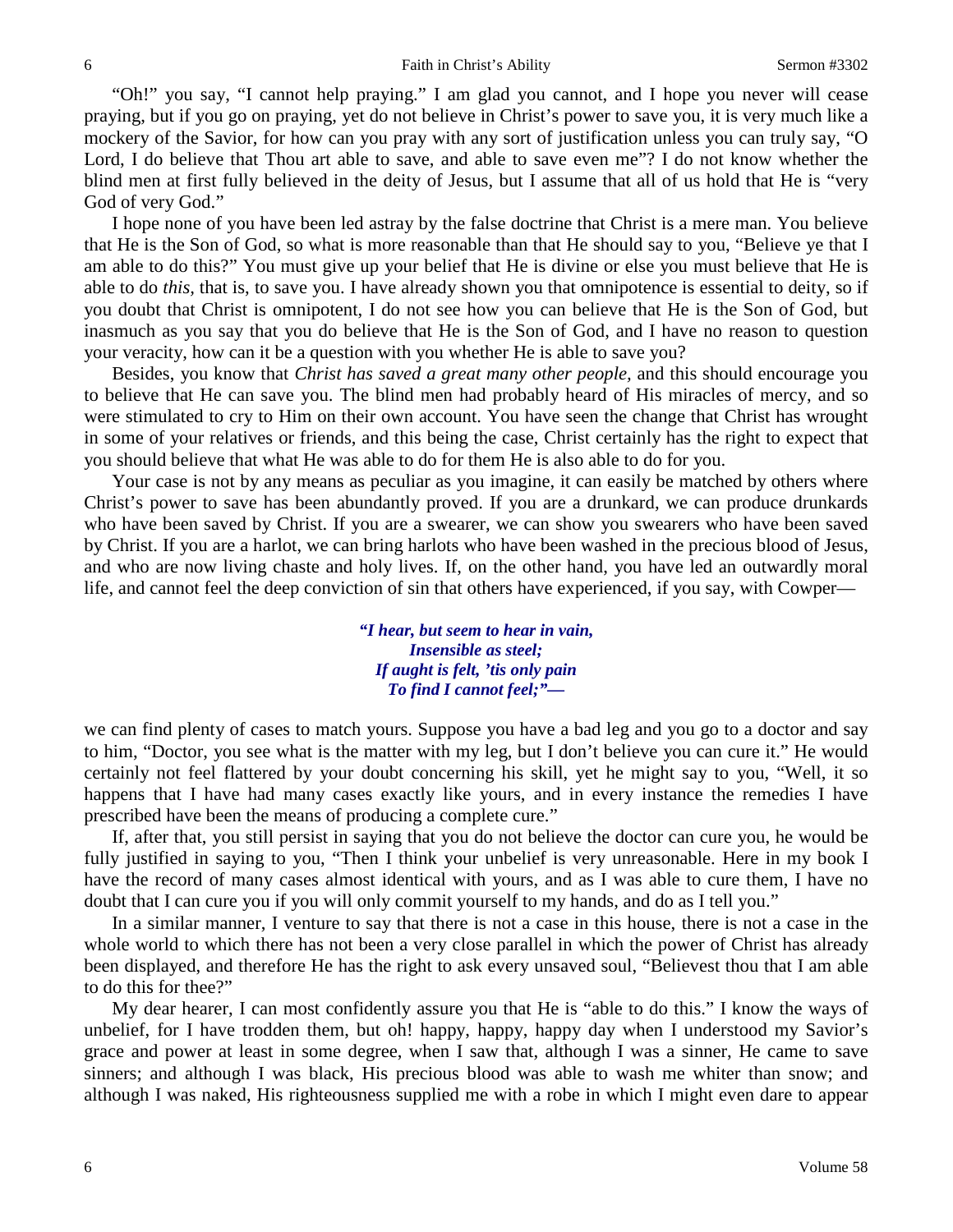#### Sermon #3302 **Faith in Christ's Ability** 7

before God; and although I was spiritually dead, His Holy Spirit was given to quicken me, and make me live forever.

Thus in Christ all my soul's needs were fully met, and desperate as my case had appeared to myself, I had proved as so many before me and since have also proved that "with God all things are possible." May you come to the same conclusion, dear friend, and cast yourself now upon the naked promise of God, made in covenant with Christ, and ratified by His most precious blood. If He does not save you when you trust Him, this Bible is not true. If any soul can truly trust Him, and then be a castaway, I have no Gospel to preach to guilty sinners.

But that can never be the case, for He has Himself declared—oh that I could pronounce the words as He uttered them!—"him that cometh to me I will in no wise cast out." Come then, every one of you, and prove the truth of His blessed promise, and so you shall be saved, and He shall have the glory forever and ever. Amen.

#### **EXPOSITION BY C. H. SPURGEON**

### *MATTHEW 9:18-38*

**Verse 18.** *While he spake these things unto them, behold, there came a certain ruler, and worshipped him, saying, My daughter is even now dead: but come and lay thy hand upon her, and she shall live.*

This was grand faith on the ruler's part, believing that the touch of Christ's hand would raise his dead daughter to life, we do not wonder that the Savior honored such faith as that at once.

**19-20.** *And Jesus arose, and followed him, and so did his disciples. And, behold, a woman, which was diseased with an issue of blood twelve years, came behind him and touched the hem of his garment:*

This was while He was on the way to the ruler's house. Jesus Christ can work many miracles while He is on the way to work other miracles.

**21.** *For she said within herself, If I may but touch his garment, I shall be whole* [See sermon #1809, May I?].

This also is wonderful faith again, in this chapter we get among the great believers. The man believes that the touch of Jesus can raise the dead, the woman believes that the touch of His garment will make her whole.

**22.** *But Jesus turned about, and when he saw her, he said, Daughter, be of good comfort; thy faith hath made thee whole. And the woman was made whole from that hour* [See sermon #3020, Good Cheer from Grace Received]*.*

Christ never comes short of our faith, but He often goes beyond it.

**23.** *And when Jesus came into the ruler's house, and saw the minstrels and the people making a noise,—*

These were hired men and women who were brought in to act as mourners.

**24-25.** *He said unto them, Give place: for the maid is not dead, but sleepeth. And they laughed him to scorn. But when the people were put forth, He went in,—*

There is a good deal that has to be "put forth" before the Lord Jesus Christ will fully reveal His power to bless. He would have you put forth your doubts, your fears, your wandering thoughts, your self-trust, in fact, everything that is contrary to His righteous rule. "When the people were put forth, He went in,"—

**25-27.** *And took her by the hand, and the maid arose. And the fame hereof went abroad into all that land. And when Jesus departed thence, two blind men followed him, crying, and saying, Thou Son of David, have mercy on us.*

See how busy our Lord was, and how ready for every application that was made to Him, and note how He adapted His power to every case that came before Him. First He heals an issue of blood, then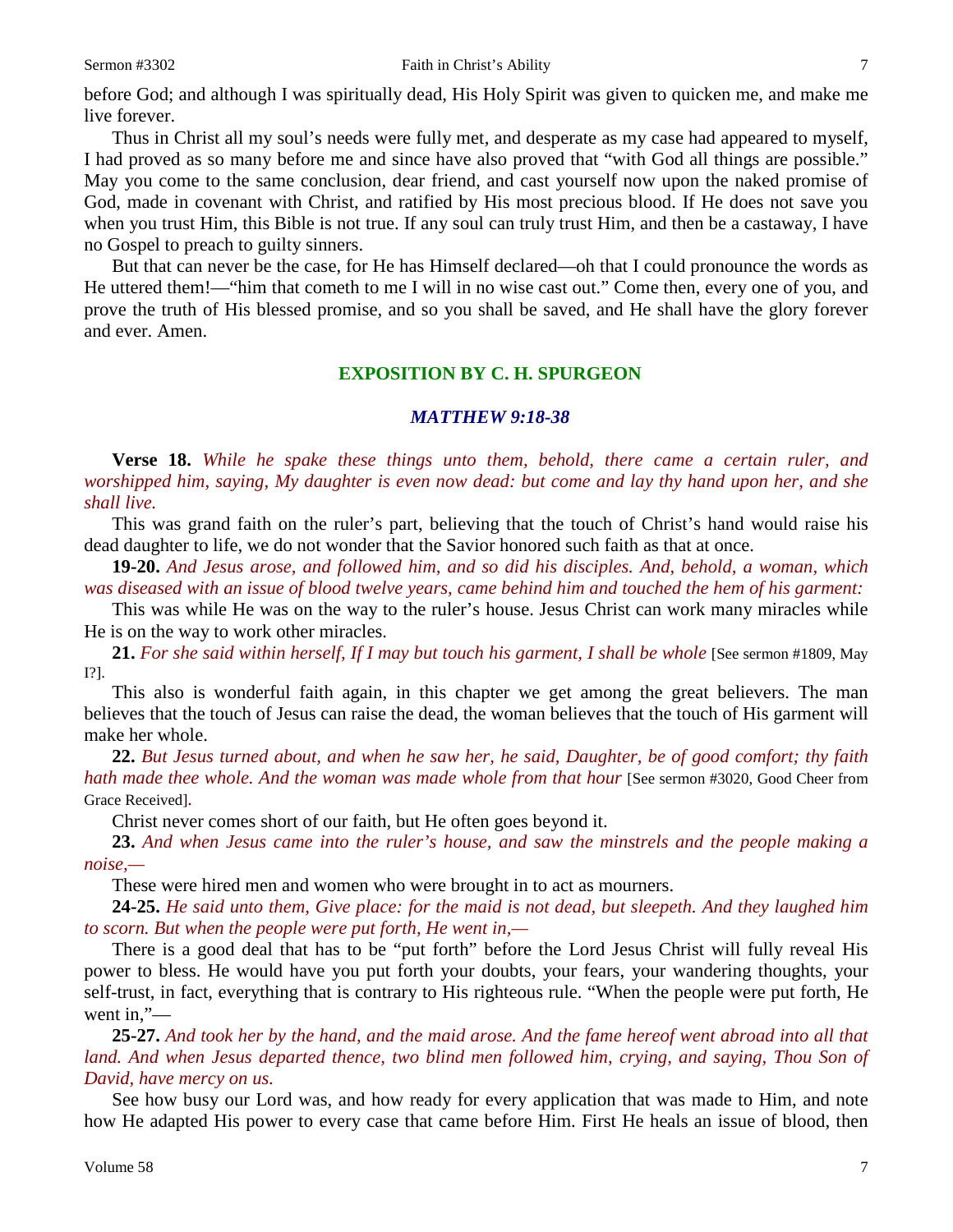He raises the dead, and now He is ready to open blind eyes. I wish the Lord might have such blessed business among us here, and He may have, for if you will cry to Him for your child, dead in trespasses and sins, He will make her live, if you will bring your blind eyes to Him, He will open them, and if you will come to Him with a disease that is sapping your very life, He will heal you. Give the Lord plenty of this holy work to do. Drawn wells, they say, are sweetest, and a Savior who is constantly used is most enjoyed.

### **28.** *And when he was come into the house, the blind men came to him: and Jesus said unto them, Believe ye that I am able to do this?*

That is the question the Lord puts to any who are in soul trouble. "'Believe ye that I am able to do *this*?'**—**to forgive your sins once and for all—to give you a new nature at this very moment—to make you, a sinner, into a saint—to save you, not merely for the next few weeks, but to save you eternally so that you shall see My face in glory with exceeding joy**—**'Believe ye that I am able to do *this?'"*

## **28-29.** *They said unto him, Yea, Lord. Then touched he their eyes, saying, According to your faith be it unto you.*

That is what Jesus says to every person here, "According to your faith be it unto you." If you believe Christ a little, He will bless you a little, but if you believe Him up to the hilt, He will bless you to the full. Your faith shall never outrun the manifestations of divine love. Believest thou this? Then you shall see it. "According to your faith be it unto you."

**30-32.** *And their eyes were opened; and Jesus straitly charged them, saying, See that no man know it. But they, when they were departed, spread abroad his fame in all that country. As they went out, behold, they brought to him a dumb man possessed with a devil.*

These miracles were worked so rapidly, and they concerned such different cases, that as we read of them, we rejoice to see how Christ was ready for anything, and ready for everything. It did not matter what case was brought to Him, He was never taken aback. Here He is just as fully prepared to heal the dumb as just now He was to cure the blind.

**33.** *And when the devil was cast out, the dumb spake:*

There is nothing like going at once to the root of the matter. Christ did not heal the dumb man, and leave the devil in him, but He first cast the devil out and then "the dumb spake." And this is His way of saving men. He renews them by His Spirit, He casts the devil out, and then their despair goes, their prayerlessness disappears, their love of vice is killed. All evil is expelled when once the root of the evil is pulled up. "When the devil was cast out, the dumb spake:"—

**33.** *And the multitudes marvelled, saying, It was never so seen in Israel* [See sermon #2482, An Unparalleled Cure]

Christ had wrought such miracles as the multitudes had never before seen, and they might well marvel.

**34-35.** *But the Pharisees said, He casteth out devils through the prince of the devils. And Jesus went about all the cities and villages,—*

What the Pharisees said was of such very small consequence, that for the time being, Christ vouchsafed them no answer but this, "Jesus went about all the cities and villages." In like manner, it will be your best plan not to reply to slander. There are some lies that smell so strongly of the pit from which they came that everybody will recognize their origin, and therefore you need not take the trouble to point out that they are falsehoods. And the best reply to all scandal and slander is to go on with your work just as if you had never heard it. The Pharisees said that Christ cast out devils through the prince of the devils, and the very next sentence is, "And Jesus went about all the cities and villages,"—

**35-36.** *Teaching in their synagogues, and preaching the gospel of the kingdom, and healing every sickness and every disease among the people. But when he saw the multitudes, he was moved with compassion on them,—*

Yet Christ, while upon the earth in the flesh, never saw such multitudes as are gathered in London today, He never saw such multitudes as make up this nation, there never passed before the eyes of the